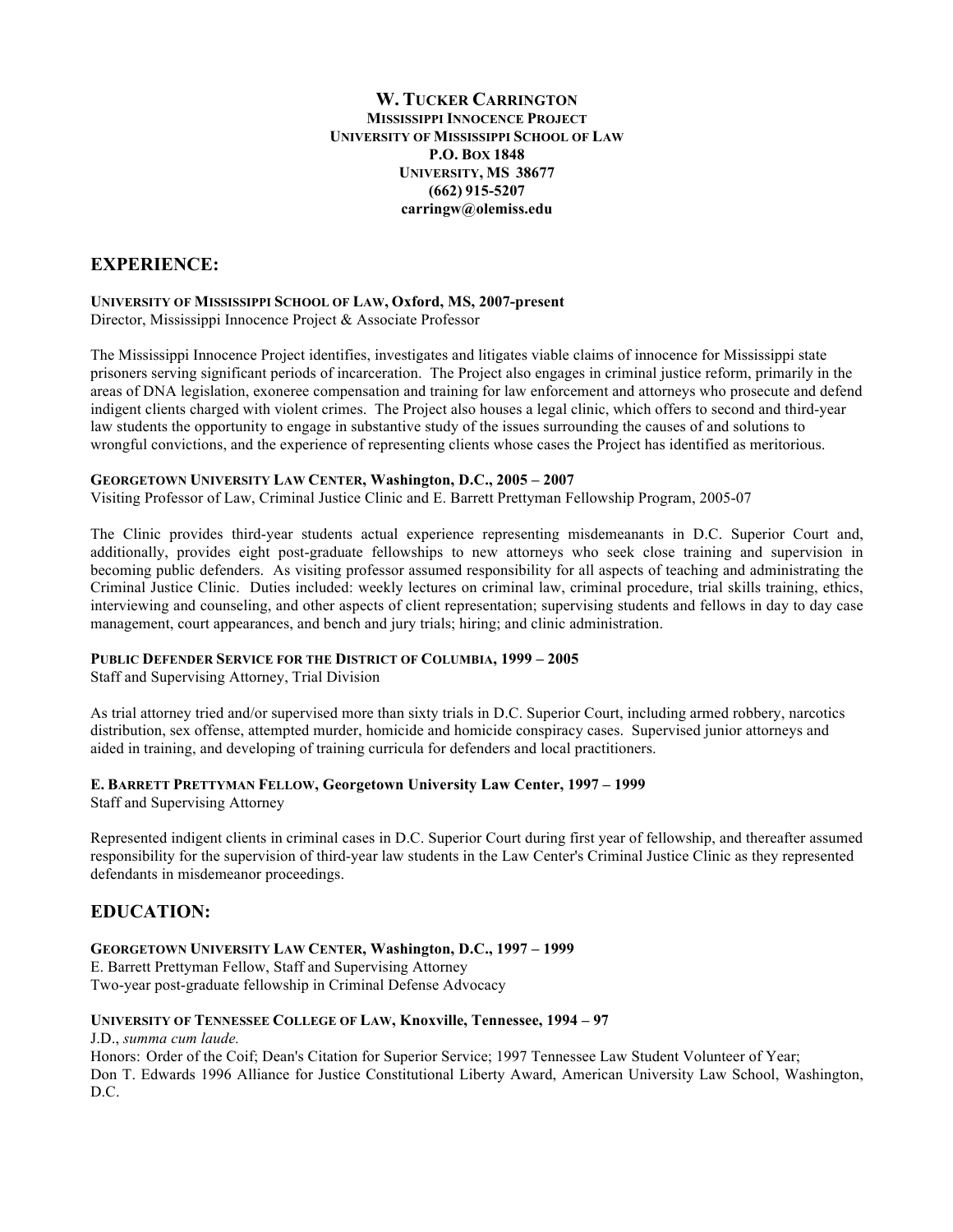**HOLLINS COLLEGE, Roanoke, Virginia, 1990** M.A., English/Creative Writing.

**UNIVERSITY OF VIRGINIA, Charlottesville, Virginia, 1989** B.A., English.

# **PUBLICATIONS AND OTHER PROJECTS:**

**BOOKS &** *State of Mississippi, 2008 DNA Task Force Report* **MANUALS:** http://archive.clarionledger.com/assets/pdf/D0124061129.PDF *Manual on Recurring Problems in Criminal Trials*, Sixth Edition. A resource manual for federal criminal trial judges published by the Federal Judicial Center, Washington, D.C. (available November 2010 as a print edition and as an e-book from Federal Judicial Center) *Innocence Network: Ethics and Best Practices Guide for Innocence Project Practitioners* "*How Can You Defend Those People?*" chapter in How CAN YOU REPRESENT THOSE PEOPLE? (Abbe Smith & Monroe H. Freedman eds., New York: Palgrave Macmillan 2013) *The Cadaver King and the Country Dentist: A True Story of Injustice in the American South*, with Radley Balko, forthcoming, Public Affairs/Hachette, Spring 2018. **FILMS:** *Mississippi Innocence*, feature-length documentary co-produced with Joe York, University of Mississippi Center for Media and Documentary Studies: http://mississippiinnocencefilm.com/ **ARTICLES:** *'A House Divided': A Response to Professor Abbe Smith's In Praise of the Guilty Project: A Criminal Defense Lawyer's Growing Anxiety about Innocence Projects*, 15 U. Penn. J. L. Soc. Change 1 (2012) *Counseling Conscience,* 10 Ohio St. J. Crim. L. 191 (2012) *CSI Mississippi: The Cautionary Take of Mississippi's Medico-Legal History,* 82 Miss. L.J. 1271 (2013) *Mississippi Innocence: The Convictions and Exonerations of Levon Brooks and Kennedy Brewer and the Failure of the American Promise*, 28 Geo. J. Legal Ethics 123 (2014) *The Shifted Paradigm: Forensic Science's Evolution from Magic to Law*, co-authored with Chris Fabricant of the Innocence Project, 4 Virginia Journal of Criminal Law 1 (2015). **OP-ED:** *"Ensure Fair 'Justice'"* Jackson Clarion Ledger, October, 2009.

*"DNA Testing System,"* Jackson Clarion Ledger, January, 2008

# **LEGISLATION & PUBLIC POLICY:**

Mississippi DNA Task Force, 2008. Legislation at http://billstatus.ls.state.ms.us/documents/2008/pdf/SB/2600-2699/SB2619SG.pdf)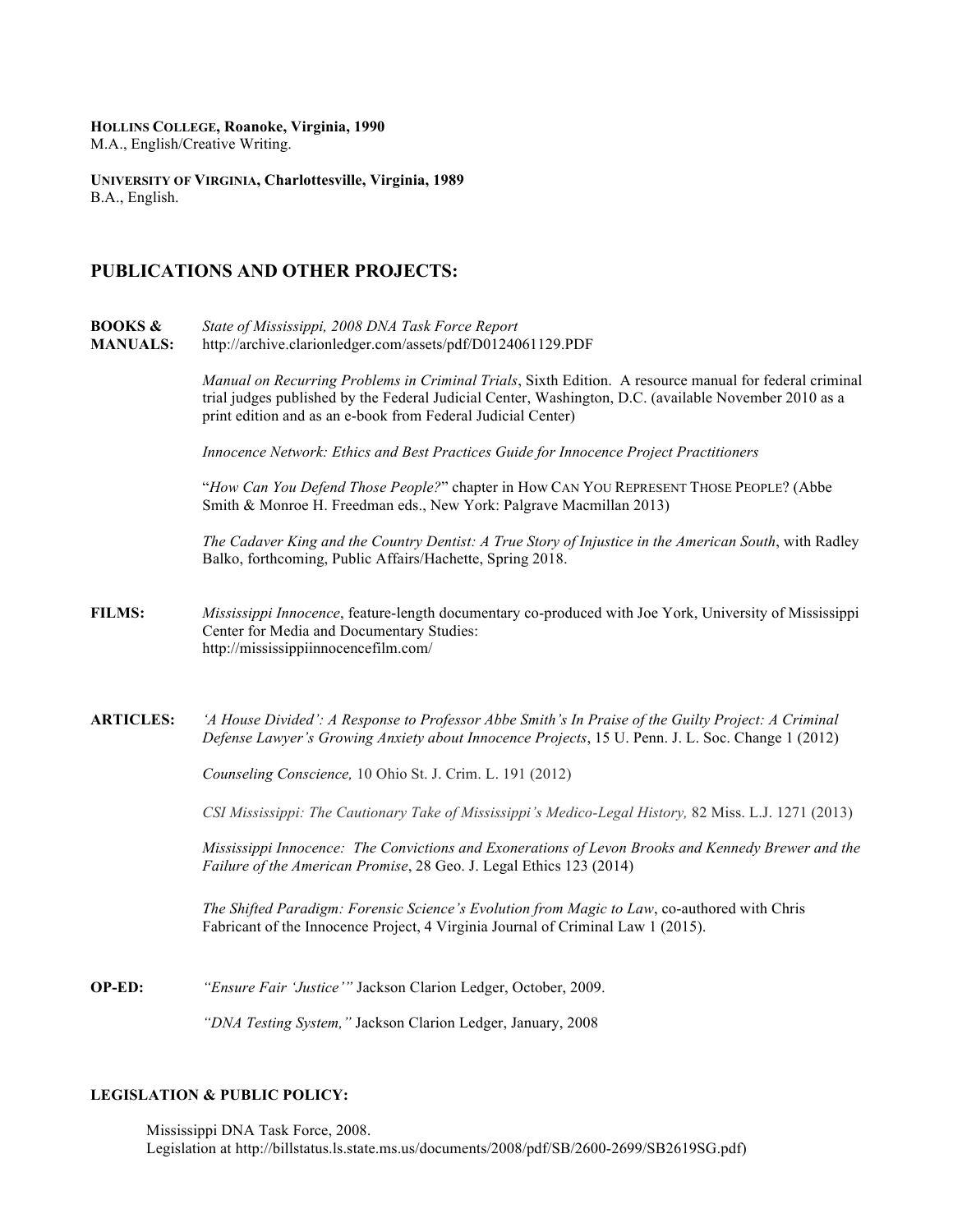Post-conviction DNA Testing, 2009*.*  Legislation at http://billstatus.ls.state.ms.us/documents/2009/pdf/SB/2700-2799/SB2709SG.pdf)

Wrongful Conviction Compensation*,* 2009. Legislation at http://billstatus.ls.state.ms.us/documents/2009/pdf/SB/3000-3099/SB3024SG.pdf

State Medical Examiner Reorganization*,* 2011. Legislation at http://billstatus.ls.state.ms.us/documents/2011/html/SB/2400-2499/SB2435SG.htm

### **SELECTED PRESENTATIONS:**

Book Tour Readings/Events: Square Books, Oxford, MS; Lemuria Books, Jackson, MS; Parnassus Books, Nashville, TN; CATO Institute, Washington, DC; McNally Jackson Books, New York, NY: Politics & Prose, Washington, DC; Overby Center for Southern Journalism & Politics, Spring 2018.

The Hardest Questions Today: A Conversation in Honor or Monroe Freedman, American Association of Law Schools Annual Conference, New York City, 2016

Panelist, ABA Judicial Section, The Role of the Courts in Improving Forensic Science, Northwestern School of Law, Chicago, IL, April 2015

Panelist, Public Defender Service for the District of Columbia in the Academy, Georgetown Law Center, November 7-8, 2014

Panelist, The Georgetown Journal of Legal Ethics Symposium, Race and Access to the Justice System, March, 2014

Criminal Justice Ethics Schmooze, Louis Stein Center for Law and Ethics, Fordham University Law School, 2015

Criminal Justice Ethics Schmooze, Cardozo Law School, 2016

"How Can You Represent Those People?" Roundtable Discussion, Hofstra Law School, October, 2013

"How Can You Represent Those People?" Symposium/Panel, Northwestern Law School, Chicago, IL, November, 2013

"The Echo Chamber": The Disparate Treatment of Expert Testimony in Mississippi Criminal and Civil Cases, Mississippi Association for Justice Annual Meeting, Crystal Springs, MS, March 2013

Pre-Trial and Post-Conviction Bite Mark Litigation, National Association of Criminal Defense Lawyers Conference, Evolving Science and Faulty Forensics, Charlotte, N.C., April, 2012

*'Vessels of Wrath Fit for Destruction: A Multi-Media Narrative Approach to Teaching About the Convictions and Exonerations of Levon Brooks and Kennedy Brewer*, Applied Legal Storytelling Conference, Denver, Colorado, July, 2011

*The E. Barrett Prettyman Program: A Reminiscence,* 50<sup>th</sup> Anniversary Celebration, E. Barrett Prettyman Fellowship Program, Washington, D.C., June, 2011

*Power Dynamics in the Mississippi Delta: Using "Mississippi Innocence" as a Teaching Tool*, Teach for America Delta Teacher Corps Training, Cleveland, MS, June, 2011

*Ethics and Best Practices of Innocence Work,* National Innocence Project Conference, Cincinnati, Ohio, April, 2011

*Defender's Initiative Defenders' Conference,* Seattle University School of Law, videoconference, February 23, 2011, organizer and panelist for "The Shaky Implementation of the Right to Counsel in Misdemeanor Courts and How Diversion Can Help"